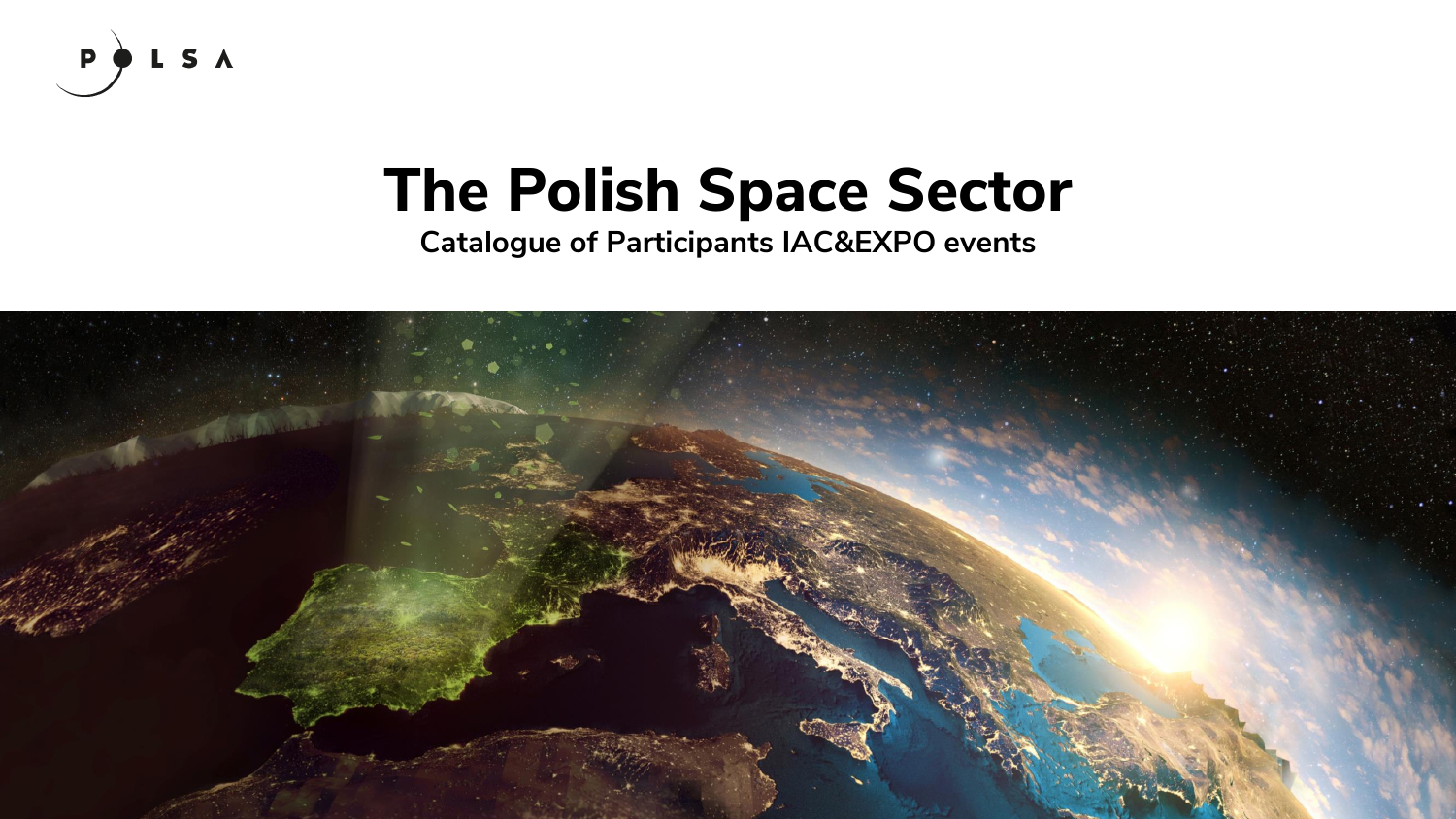

## **Visit us on our stand! H8-31, IAC 2021 – Dubai, UAE**

**Contact details to Polish Space Agency: tel. +48 22 380 15 50**

**e-mail: [sekretariat.warszawa@polsa.gov.pl](mailto:sekretariat.warszawa@polsa.gov.pl)**

**Contact with delegation on IAC&EXPO: e-mail: [patrycja.karwowska@polsa.gov.pl](mailto:patrycja.karwowska@polsa.gov.pl) [Marta.Balcer@polsa.gov.pl](mailto:Marta.Balcer@polsa.gov.pl)**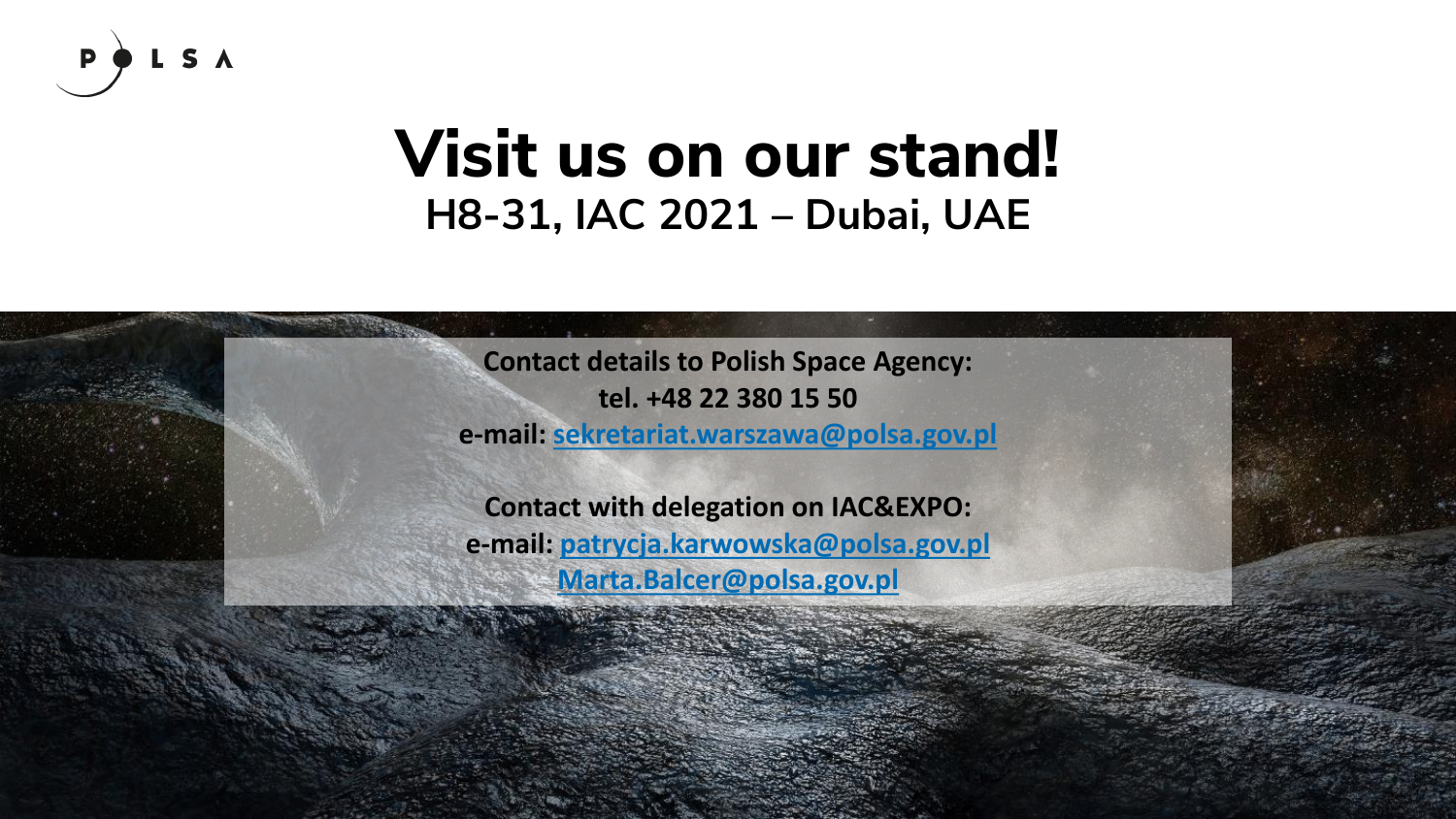

**We are a commercial supplier of optical instruments for the space industry. We create observation systems for micro and nanosatellites. Our specialists are the authors of, among others: the 3D laser system for orientation in the space of drilled particles (DREAM experiment), the Earth observation satellite system (ScanSAT) or (currently) designers and creators of the optical part for the EagleEye microsatellite and the PIAST - Polish Imaging SaTellite project. Our software and optical devices worked in space. We are in the process of implementing orders and projects that will fly into orbit on board at least 3 satellites within 4 years.**

NASA / GSEC / Arizona State Universi



**Contact information:** https://scanway.pl/en/ office@scanway.pl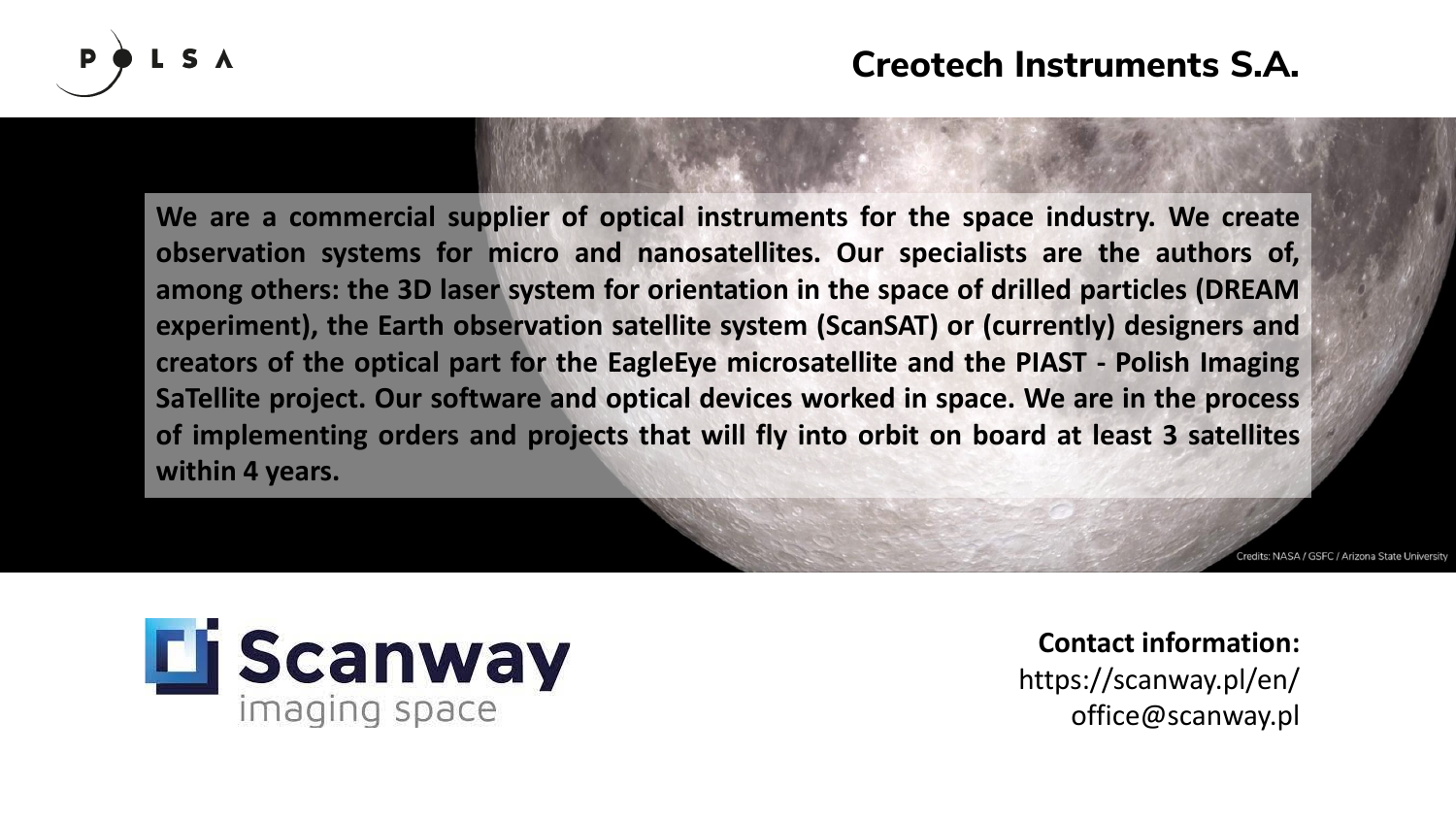

**Creotech Instruments is Poland's leading manufacturer of satellite systems and components as well as advanced electronics for use in, among others, quantum computer control systems. The company is also active in the field of unmanned aerial systems, where it delivers devices and software for, among others, drone movement supervision. The Company has its own electronics production plant as well as small satellite integration facilities. Its portfolio consists of 26 projects realised for the space sector, while 10 space missions took place including Creotech subsystems, 4 of which were realised for the European Space Agency.**

NASA / GSEC / Arizona State Universit



**Contact information:** https://creotech.pl/ kontakt@creotech.pl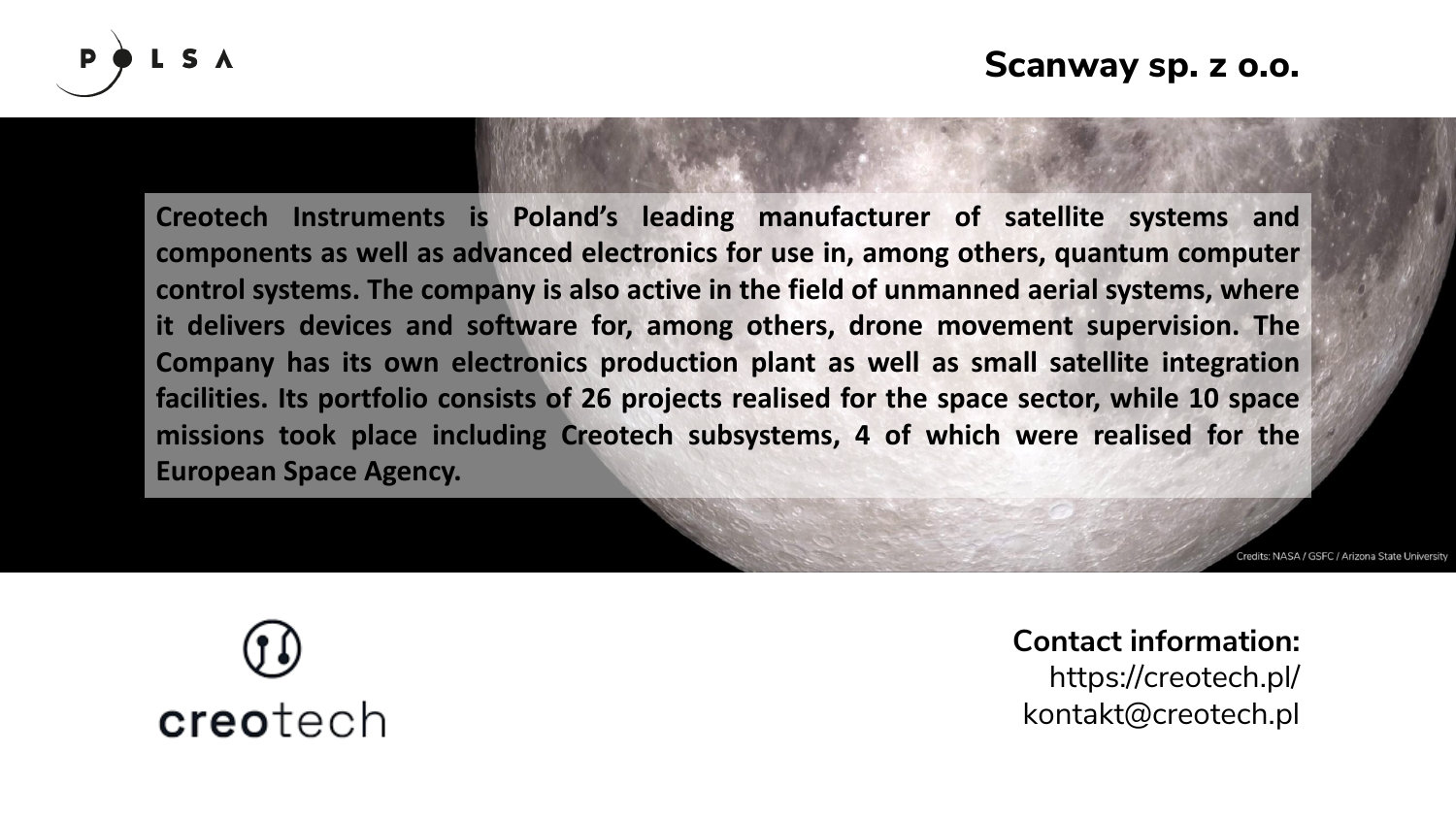

**The company offers services related to technological expertise and defining products using satellite data as well as information and operational services related to the space sector and the development of entrepreneurial and design activities at an early stage of development. The company implements projects based on satellite navigation (including fields of jamming, indoor positioning, etc.), Earth observation, integrated applications, as well as modern materials with a porous (net) structures and mechanics. In its projects the company uses the expertise of a extensive network of contacts in over 50 countries and the International Space University network. As part of the Space3ac accelerator mechanism, the company helped to obtain financing for R&D activities in the total amount of over PLN 23 million for over 100 small companies.**



**Contact information:** www.bluedotsolutions.eu office@bluedotsolutions.eu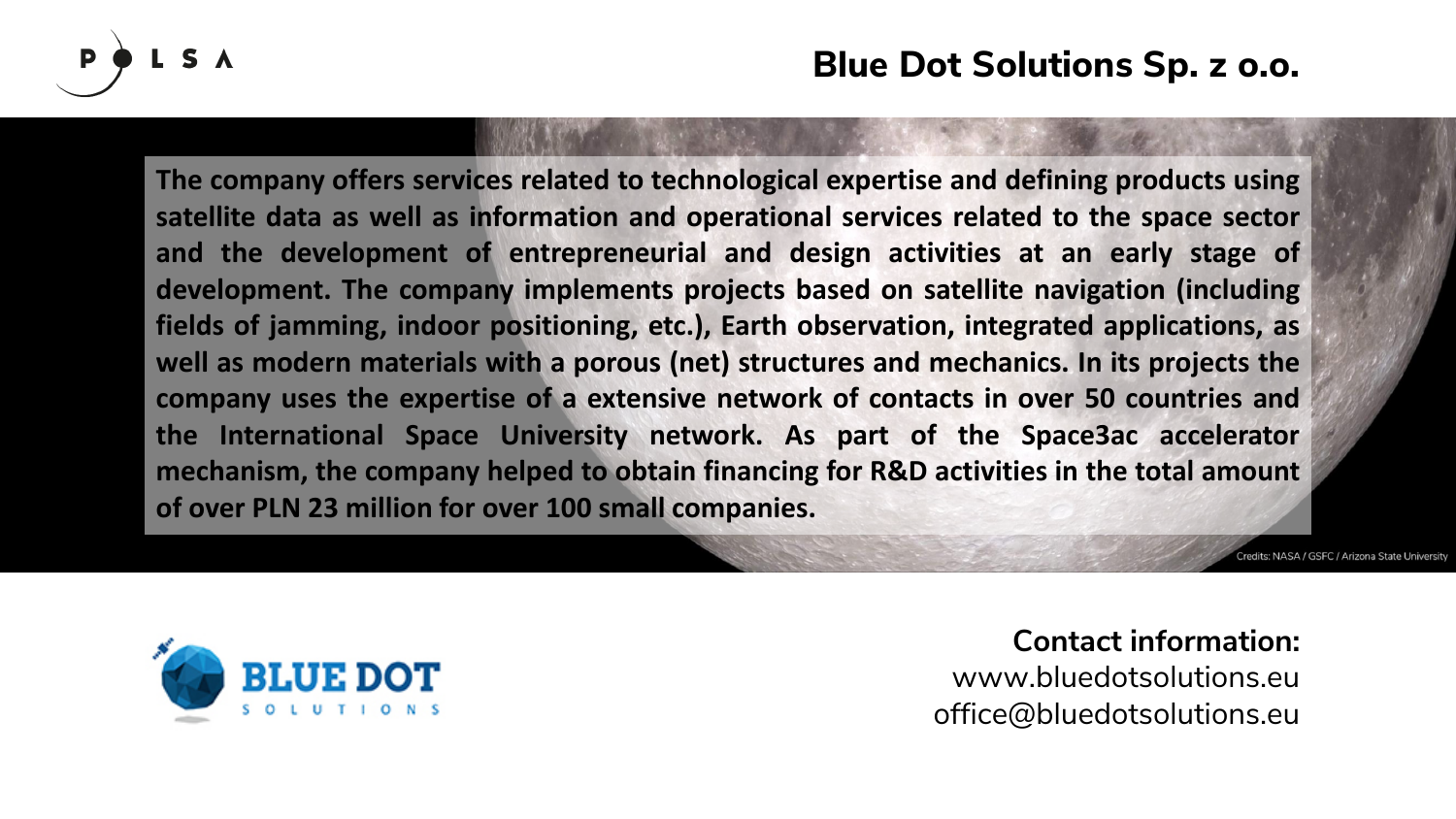

### **Łukasiewicz Research Network – Institute of Aviation**

**The development policy of the Łukasiewicz Research Network – Institute of Aviation is based on continuing the traditional areas of research: aerodynamics, design and testing of aviation structures, aviation instrumentation, propulsions and on intensive implementation of new areas.**

NASA / GSEC / Arizona State Universit



**Contact information:** https://ilot.lukasiewicz.gov.pl/en/ ilot@ilot.lukasiewicz.gov.pl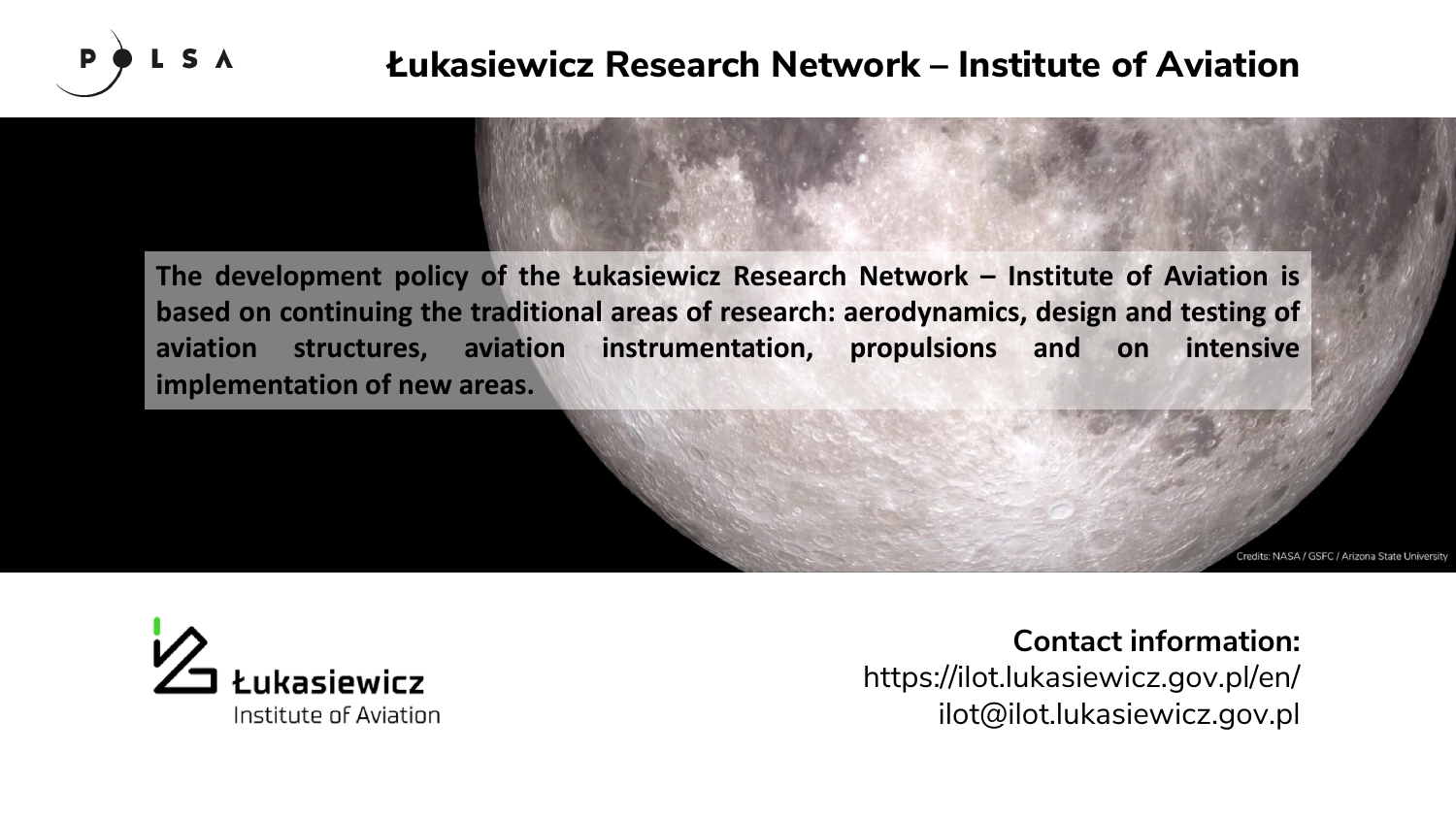

#### **PIAP Space sp. z o.o.**

**PIAP Space is active in the space and satellite engineering sector. The company specializes in the following areas: robotics, automatics and mechanics. PIAP Space develops technologies and products in the field of satellite integration and testing equipment (MGSE), active space debris removal, manipulators and grippers, in-orbit satellites operation, human-robot interaction, vision systems and mechanisms.**

redits: NASA / GSEC / Arizona State Universit



**Contact information:** www.piap.space office@piap.space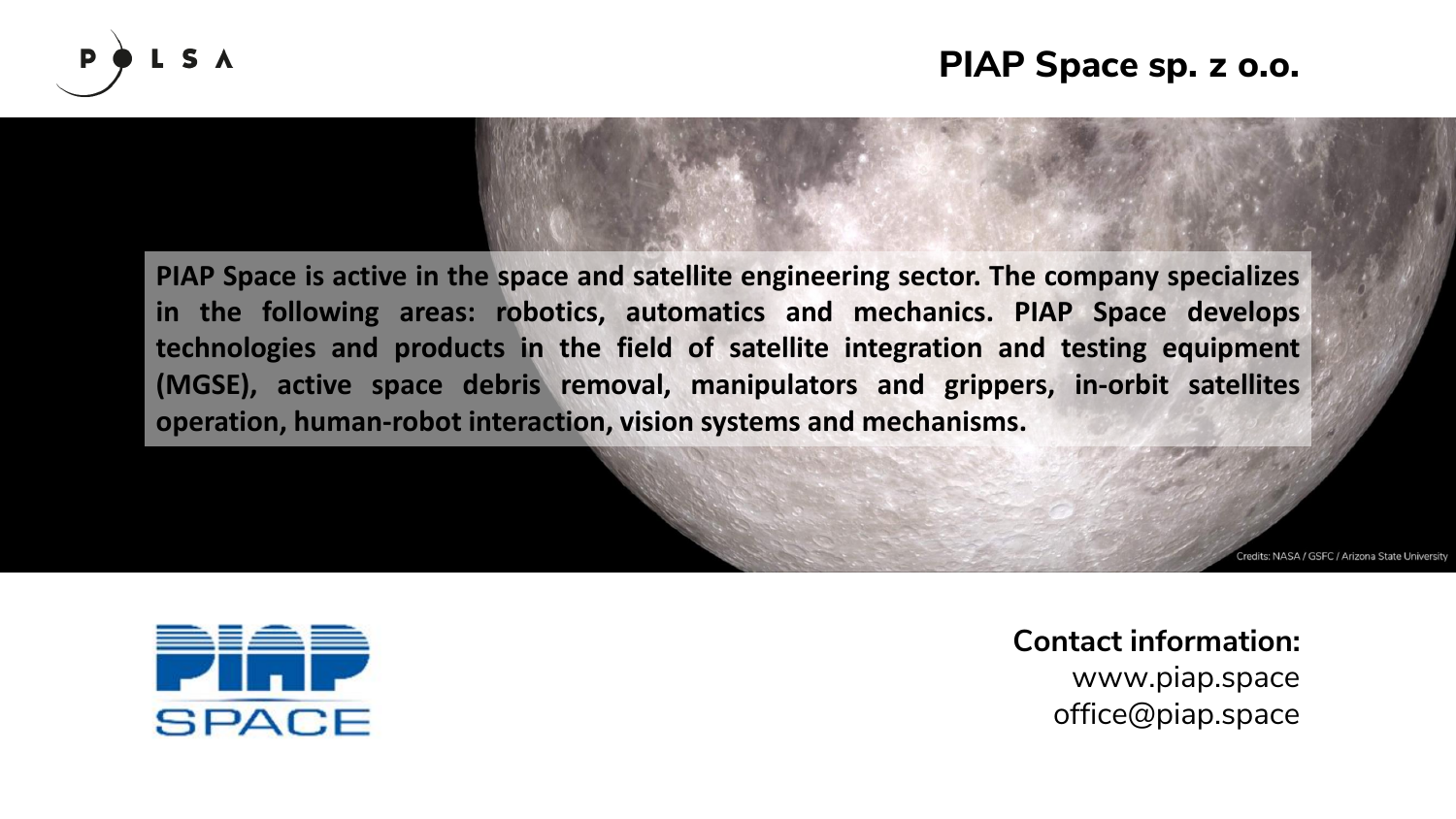

**For several years, Jakusz SpaceTech has been a respected producer of 'green' propellant - HTP (hydrogen peroxide with a concentration of up to 98%) and has been conducting scientific research on it in cooperation with the European Space Agency (ESA). The company is also working on other rocket fuels such as DMAZ or ionic liquids. The Jakusz SpaceTech research laboratory was established in 2015 on the basis of a team of chemical specialists and focused its activities on space technologies, mainly in the fields of propellant production and technological research projects. The team of specialists came from the Jakusz company, which was established in 1985 and is one of the leaders in security and defense systems.**

redits: NASA / GSFC / Arizona State Univ.



#### **Contact information:**

https://jakusz-spacetech.com/ office@jakusz-spacetech.com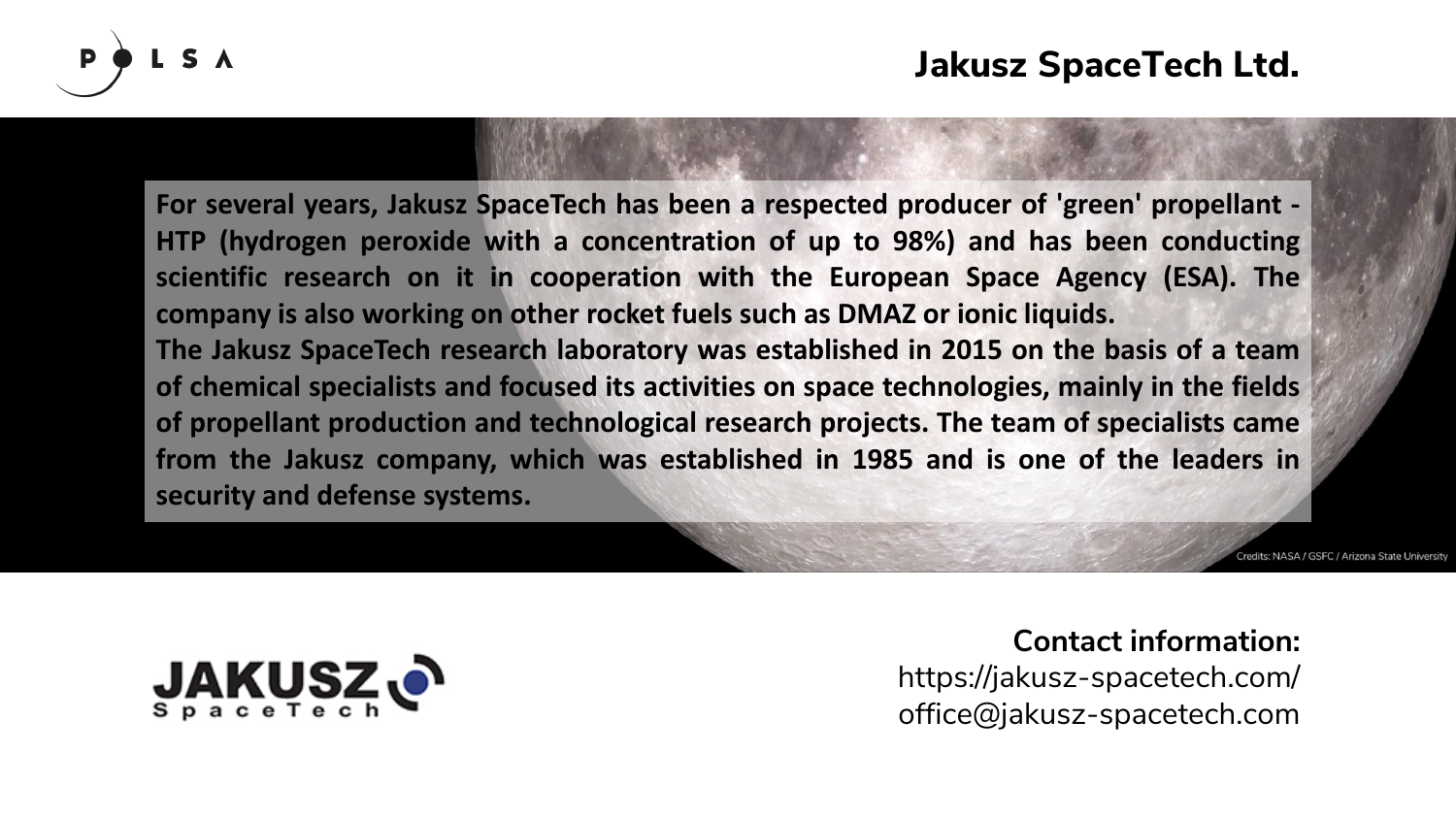

**SatRevolution was founded in 2016 and is Wroclaw-based NewSpace company. Our rapidly growing team consists of creative, dedicated engineers and experienced managers. We specialize in NanoBus platforms, subsystems and nanosatellite based services. We provide In-house R&D, Assembly, Integration and Testing.**

NASA / GSEC / Arizona State Universit



**Contact information:**

https://satrevolution.com/ contact@satrevolution.com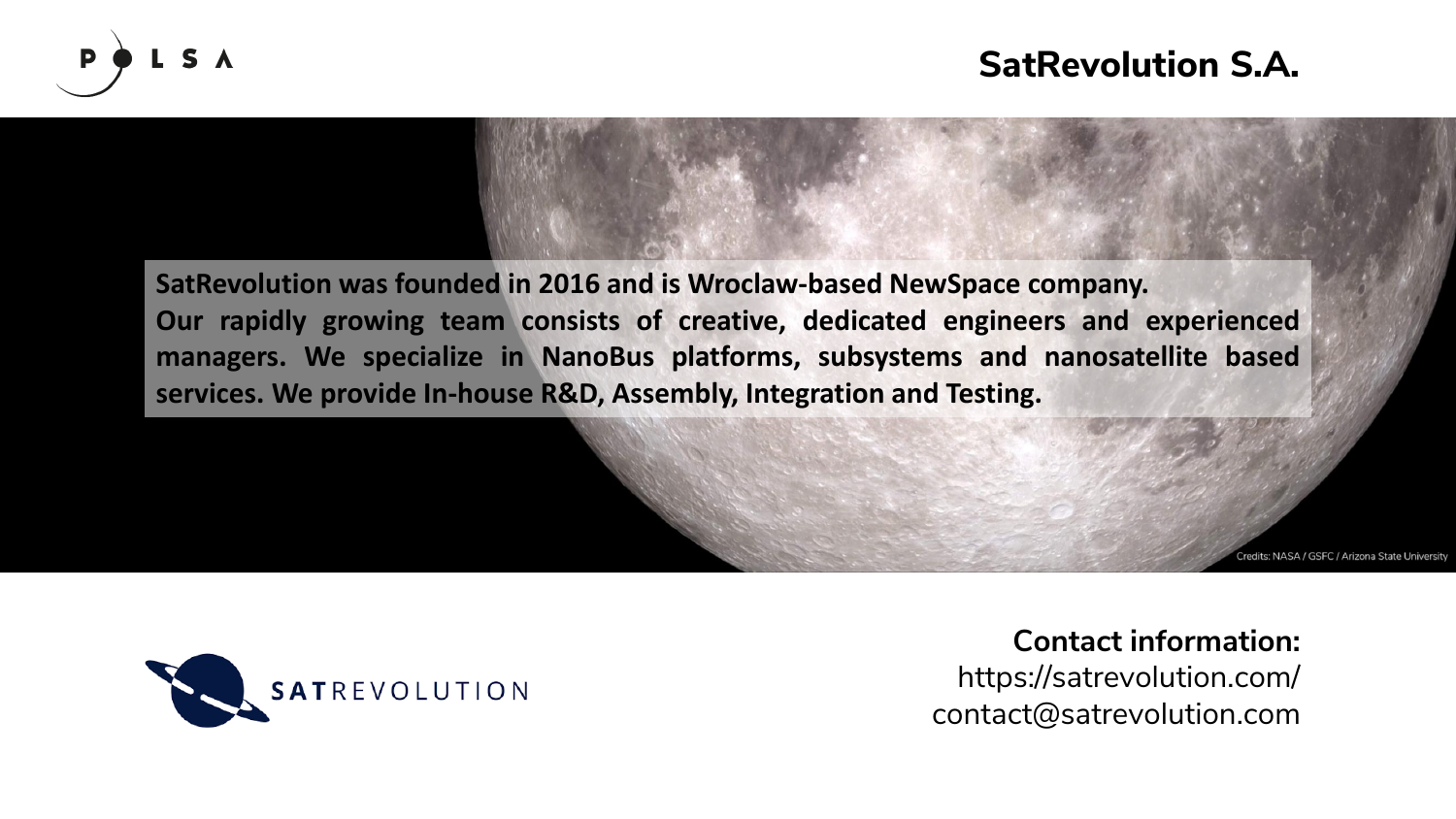

#### **SpaceForest Sp. z o.o.**

**SpaceForest – new technologies and innovative solutions specializing in microwave techniques, artificial intelligence, electronic and rocket technologies.**

redits: NASA / GSFC / Arizona State University



**Contact information:** https://spaceforest.pl/ spaceforest@spaceforest.pl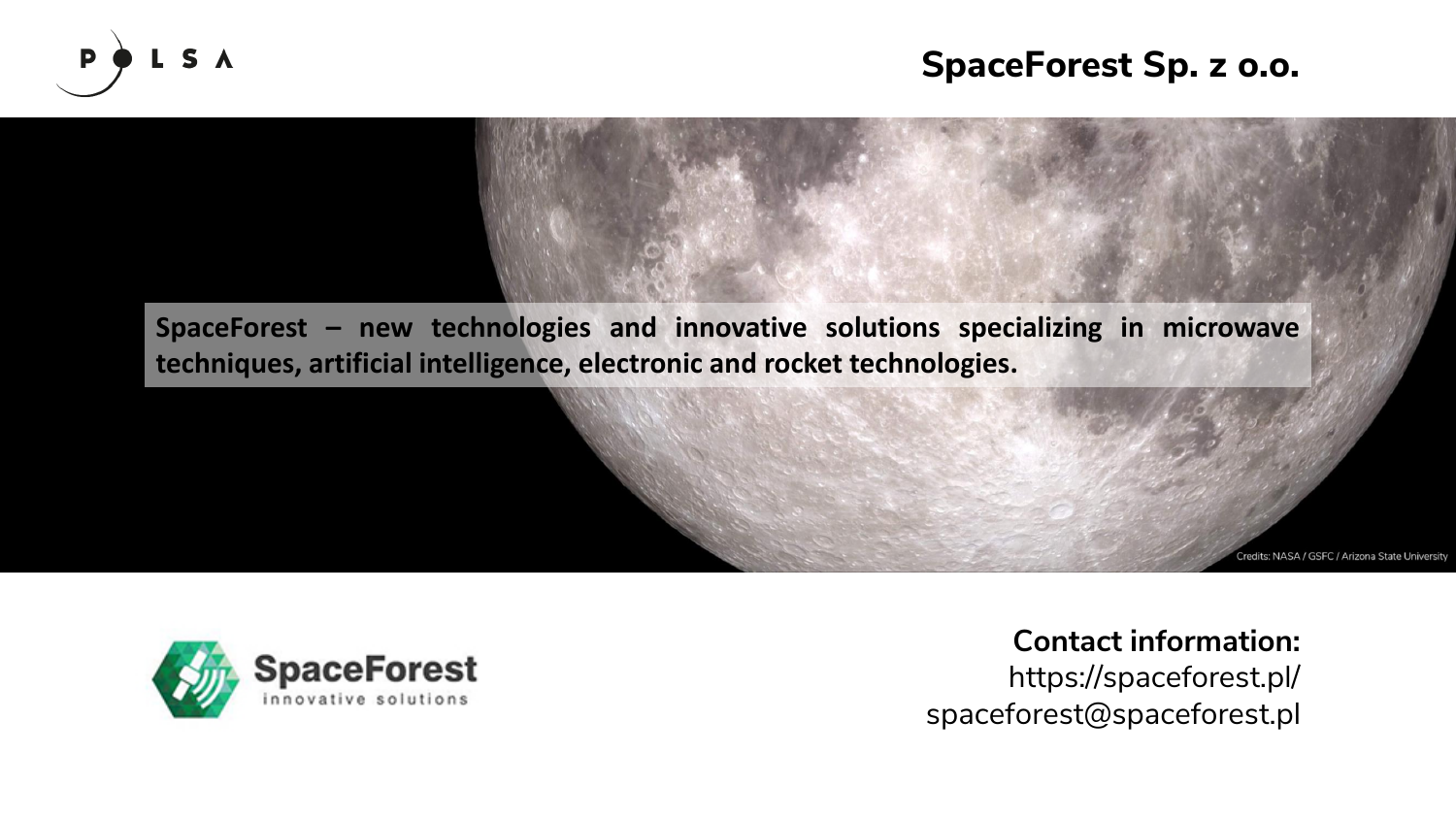

**KP Labs is a NewSpace company, whose mission is to accelerate space exploration through the development of autonomous spacecraft and robotic technologies. Company's expertise includes, but is not limited to: on-board software development, hyperspectral imaging, artificial intelligence algorithms, and high-performance computers. Its flagship project is the Intuition-1 mission, scheduled for launch in 2022/23. Thanks to AI algorithms and a dedicated on-board computer, will automate and accelerate the image acquisition and processing process already on board of the satellite. Since 2019, the company has had R&D center status and is establishing its headquarters – R&D Center (to be opened in 2022).**

redits: NASA / GSEC / Arizona State Univers



**Contact information:** www.kplabs.pl info@kplabs.pl